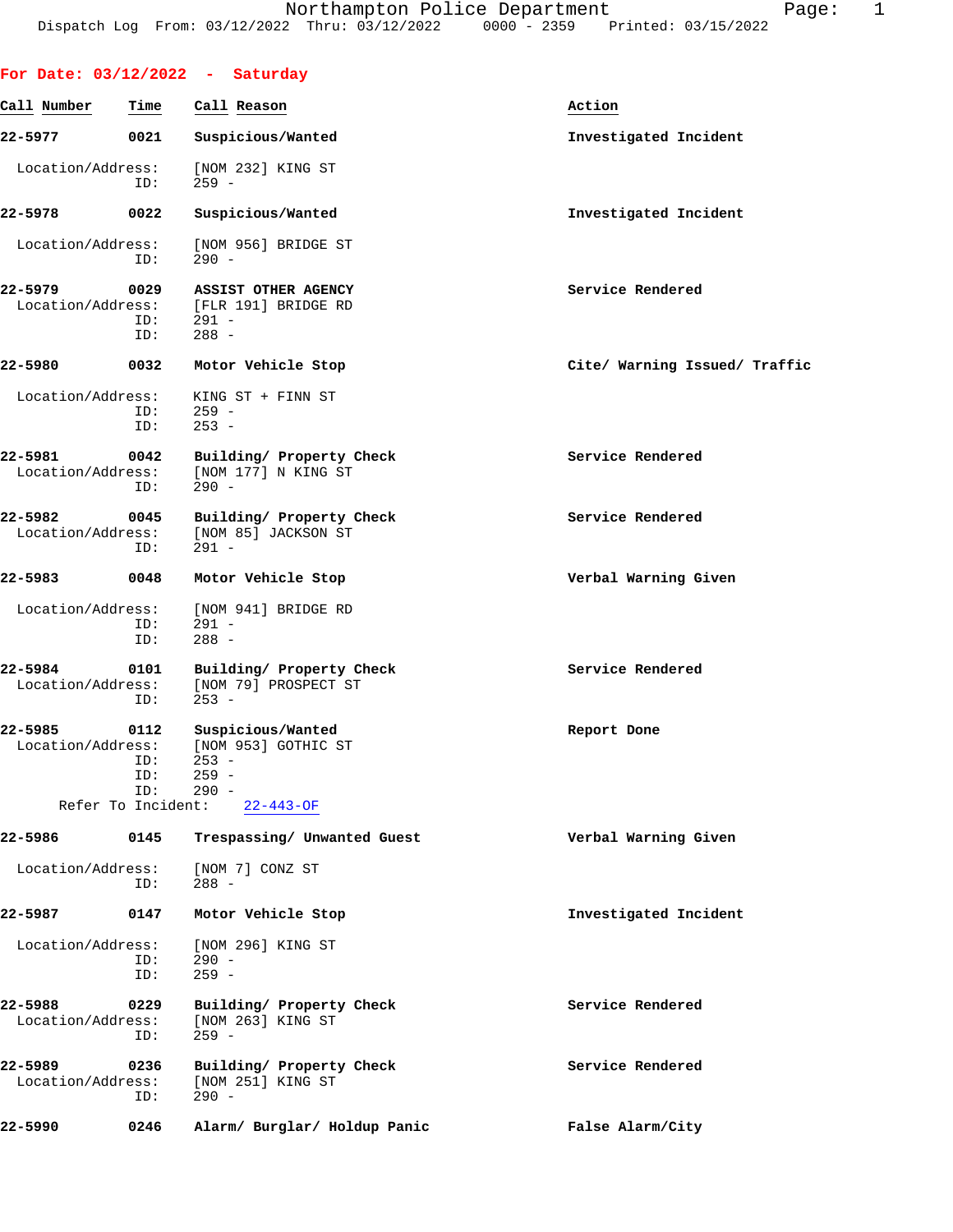|                                                    |                           | Northampton Police Department                                                                      | 2<br>Page:<br>Dispatch Log From: 03/12/2022 Thru: 03/12/2022 0000 - 2359 Printed: 03/15/2022 |
|----------------------------------------------------|---------------------------|----------------------------------------------------------------------------------------------------|----------------------------------------------------------------------------------------------|
| Location/Address:                                  | ID:<br>ID:<br>ID:         | [NOM 940] WEST ST<br>$290 -$<br>$259 -$<br>$253 -$                                                 |                                                                                              |
| 22-5991                                            | 0248                      | Motor Vehicle Stop                                                                                 | Cite/ Warning Issued/ Traffic                                                                |
| Location/Address:                                  | ID:<br>ID:                | [FLR] BRIDGE RD + LAKE ST<br>291 -<br>$288 -$                                                      |                                                                                              |
| 22-5992                                            | 0320<br>ID:<br>ID:        | ASSIST OTHER AGENCY<br>Location/Address: [NOM 2713] PLEASANT ST<br>ID: 290 -<br>$259 -$<br>$288 -$ | Service Rendered                                                                             |
| 22-5993<br>Location/Address:                       | 0413<br>ID:               | Building/ Property Check<br>[FLR 120] BRIDGE RD<br>$291 -$                                         | Service Rendered                                                                             |
| 22-5995<br>Location/Address:                       | 0440<br>ID:               | DISABLED MV<br>[FLR 4] N MAPLE ST<br>291 -                                                         | Service Rendered                                                                             |
| 22-5996<br>Location/Address:                       | 0517<br>ID:               | Building/ Property Check<br>[NOM 407] MAIN ST<br>$290 -$                                           | Service Rendered                                                                             |
| $22 - 6001$                                        | 0933                      | Motor Vehicle Stop                                                                                 | Verbal Warning Given                                                                         |
| Location/Address:                                  | ID:                       | [NOM 186] KING ST<br>$189 -$                                                                       |                                                                                              |
| 22-6002<br>Location/Address:                       | 0949<br>ID:               | Building/ Property Check<br>[NOM 93] HAMPTON AVE<br>$189 -$                                        | Service Rendered                                                                             |
| 22-6004                                            | 1028                      | Suspicious/Wanted                                                                                  | Investigated Incident                                                                        |
| Location/Address:                                  | ID:                       | [NOM 2508] VILLAGE HILL RD<br>$262 -$                                                              |                                                                                              |
| 22-6006                                            | 1131                      | Suspicious/Wanted                                                                                  | Investigated Incident                                                                        |
| Location/Address:                                  | ID:<br>ID:                | [NOM 949] MAIN ST<br>$217 -$<br>$197 -$                                                            |                                                                                              |
| 22-6014<br>Location/Address:<br>Refer To Incident: | 1550<br>ID:<br>ID:<br>ID: | Assault*<br>[FLR 1223] BURTS PIT RD<br>$248 -$<br>$210 -$<br>$287 -$                               | Report Done                                                                                  |
|                                                    |                           | 22-444-OF                                                                                          |                                                                                              |
| 22-6015                                            | 1614                      | Motor Vehicle Stop                                                                                 | Verbal Warning Given                                                                         |
| Vicinity of:                                       | ID:                       | STATE ST + TRUMBULL RD<br>242 -                                                                    |                                                                                              |
| 22-6016<br>Location/Address:                       | 1618<br>ID:<br>ID:        | Animal<br>[NOM 2049] CROSS PATH RD<br>$242 -$<br>$277 -$                                           | Service Rendered                                                                             |
| 22-6017                                            | 1622                      | Motor Vehicle Stop                                                                                 | Cite/ Warning Issued/ Traffic                                                                |
| Location/Address:                                  | ID:                       | BRIDGE ST<br>$277 -$                                                                               |                                                                                              |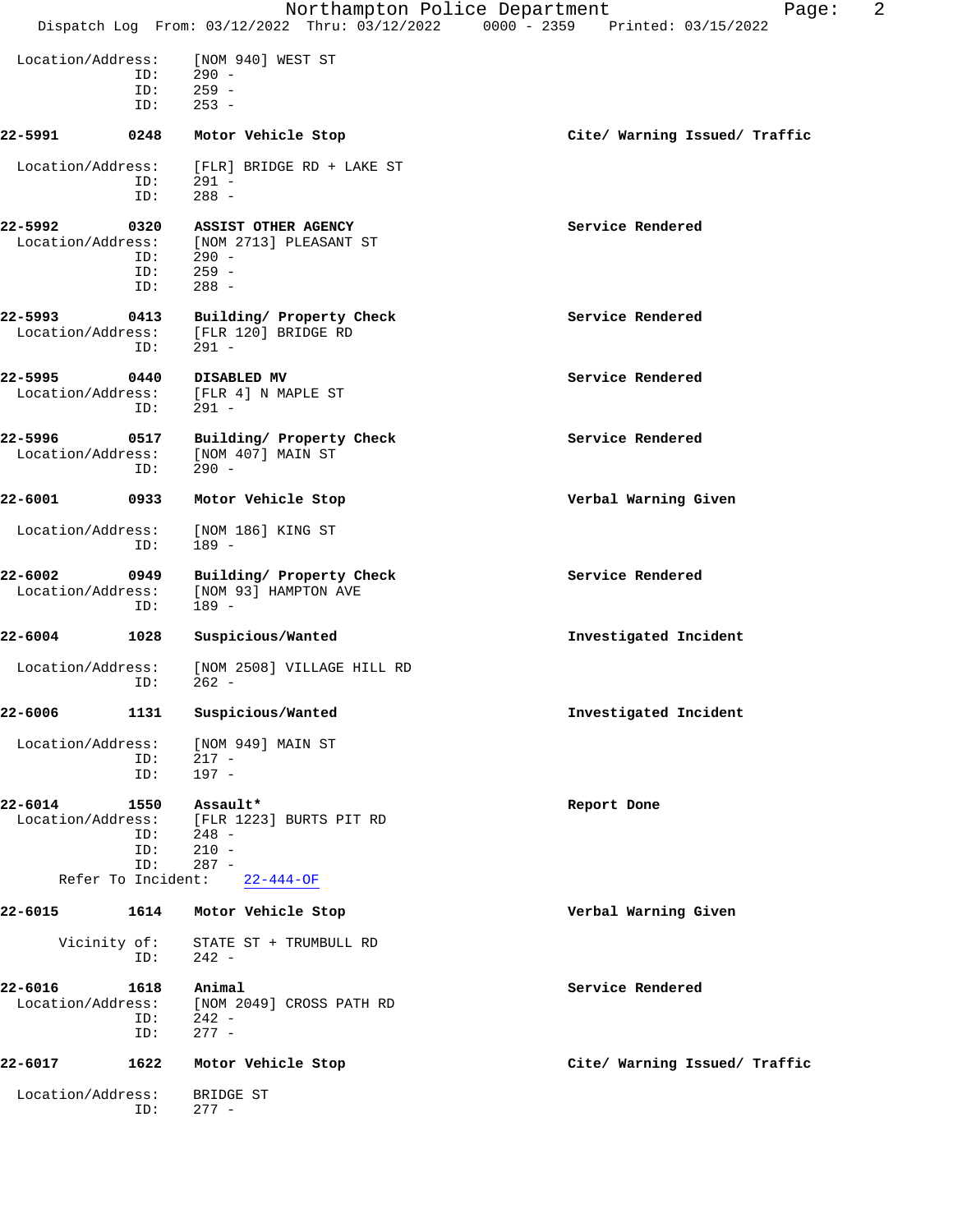|                              |                            | Dispatch Log From: 03/12/2022 Thru: 03/12/2022 0000 - 2359 Printed: 03/15/2022  | 3<br>Northampton Police Department<br>Page: |
|------------------------------|----------------------------|---------------------------------------------------------------------------------|---------------------------------------------|
| 22-6018                      | 1641                       | Motor Vehicle Stop                                                              | Cite/ Warning Issued/ Traffic               |
|                              | Vicinity of:<br>ID:        | OLD SOUTH ST + HAMPTON AVE<br>$277 -$                                           |                                             |
| 22-6019                      | 1656                       | Public Service, Check Welfare                                                   | Investigated Incident                       |
| Location/Address:            | ID:<br>ID:                 | [FLR] BROOKSIDE CIR<br>$242 -$<br>$287 -$                                       |                                             |
| 22-6020                      | 1709                       | Motor Vehicle Stop                                                              | Cite/ Warning Issued/ Traffic               |
| Location/Address:            | ID:                        | PROSPECT ST + ROE AVE<br>$242 -$                                                |                                             |
| 22-6022<br>Location/Address: | 1723<br>ID:<br>ID:<br>ID:  | Trespassing/ Unwanted Guest<br>[NOM 4] KING ST<br>$287 -$<br>$210 -$<br>$242 -$ | Service Rendered                            |
| 22-6024<br>Location/Address: | 1738<br>ID:                | Animal<br>[NOM 176] N KING ST<br>$242 -$                                        | Service Rendered                            |
| 22-6025                      | 1845                       | ASSIST OTHER AGENCY                                                             | Referred to Taken Other Agency              |
| Location/Address:            | ID:                        | [NOM 281] N KING ST<br>287 -                                                    |                                             |
| 22-6026                      | 1914                       | Warrant Service                                                                 | Investigated Incident                       |
| Location/Address:            | ID:<br>ID:                 | [NOM 2713] PLEASANT ST<br>$277 -$<br>$242 -$                                    |                                             |
| 22-6027                      | 1939                       | Motor Vehicle Stop                                                              | Verbal Warning Given                        |
| Location/Address:            | ID:                        | [NOM 307] PLEASANT ST<br>287 -                                                  |                                             |
| 22-6028                      |                            | 2013 Motor Vehicle Stop                                                         | Verbal Warning Given                        |
|                              | Vicinity of:<br>ID:<br>ID: | [NOM 933] MAIN ST<br>$210 -$<br>$287 -$                                         |                                             |
| 22-6029<br>Location/Address: | 2021<br>ID:                | Parking Violation<br>STRONG AVE<br>$186 -$                                      | Service Rendered                            |
| 22-6030<br>Location/Address: | 2024<br>ID:<br>ID:         | City Ordinance Violation<br>[NOM 93] HAMPTON AVE<br>$242 -$<br>$186 -$          | Service Rendered                            |
| 22-6031                      | 2045                       | Public Service, Check Welfare                                                   | Investigated Incident                       |
| Location/Address:            | ID:                        | [NOM 72] MAIN ST<br>$287 -$                                                     |                                             |
| 22-6032<br>Location/Address: | 2059<br>ID:                | Building/ Property Check<br>[NOM 1948] MAIN ST<br>$277 -$                       | Service Rendered                            |
| 22-6033<br>Location/Address: | 2104<br>ID:                | Building/ Property Check<br>[NOM 263] KING ST<br>$277 -$                        | Service Rendered                            |
| 22-6037                      | 2308                       | Building/ Property Check                                                        | Service Rendered                            |